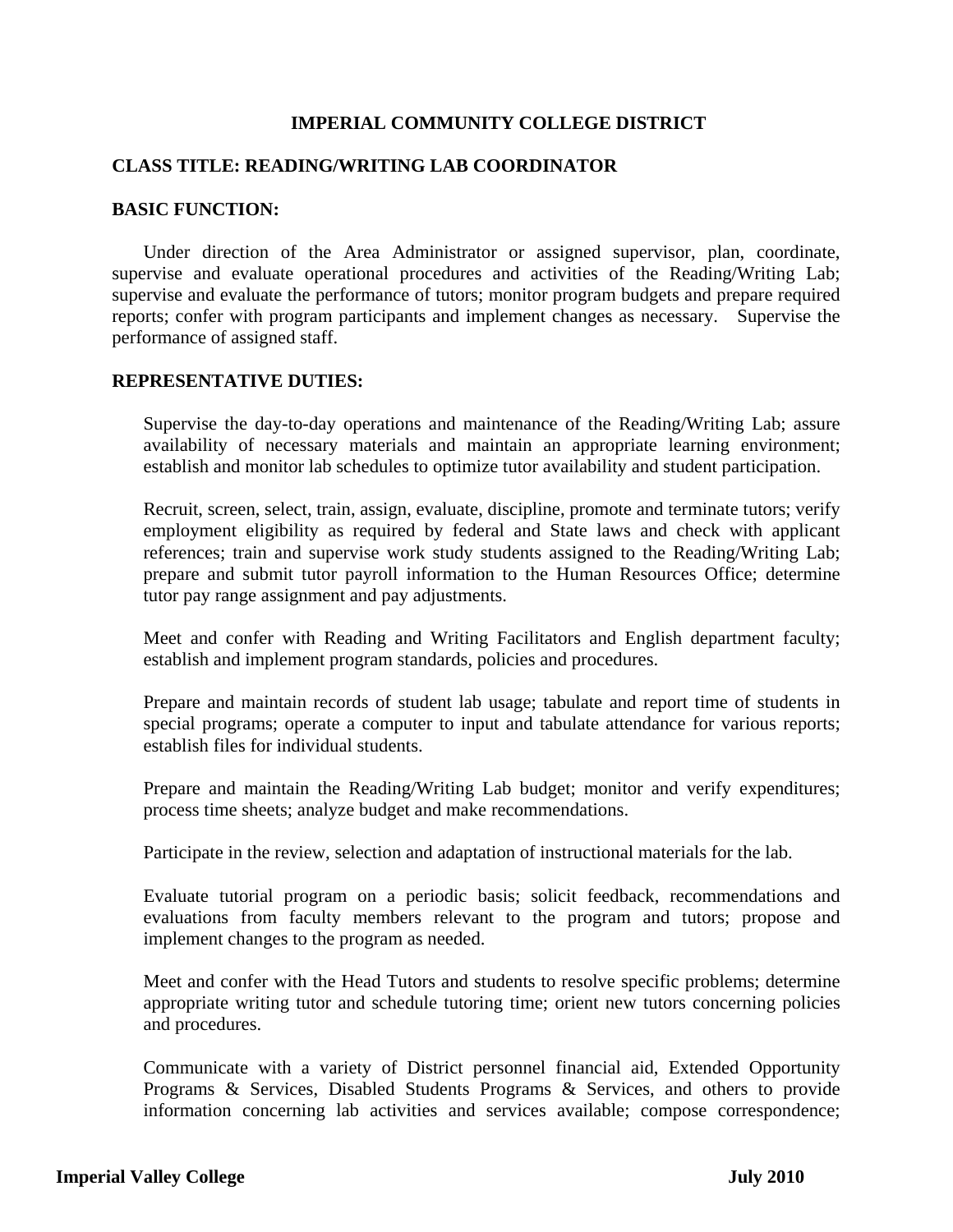## **READING/WRITING LAB COORDINATOR (Continued) Page 2**

receive requests for special reports and modify existing computer program to tabulate needed results; receive and respond to survey requests from other educational institutions.

Operate, demonstrate and assure proper operation of lab equipment including computer and printers, tape players, copier and calculator.

Train and provide work direction and guidance to assigned staff and student assistants. Monitor work methods and progress; assign and review work and participate in the selection of new personnel as assigned.

Schedule and conduct lab tours and travel to other locations to evaluate lab operations.

Assist Library personnel as needed.

Perform related duties as assigned.

# **KNOWLEDGE AND ABILITIES:**

### KNOWLEDGE OF:

Philosophy and objectives of tutorial services.

Principles of human relations and behavior.

Effective instructional methods used to assist students in developing reading and writing skills.

Operation of computer terminals and applicable software packages including word processing, spreadsheet and data base management programs.

Community college curriculum and the types of educational activities and techniques used in various classes.

Correct oral and written usage of English and a designated second language.

Budget preparation and control.

Interviewing techniques used to elicit information concerning student needs and academic problems.

Principles and practices of training and supervision.

Recordkeeping techniques.

Interpersonal skills using tact, patience and courtesy.

### ABILITY TO:

Plan, coordinate, supervise and evaluate operational procedures and activities of the Reading/Writing Lab program.

Communicate effectively with students, faculty and staff.

Establish and maintain cooperative and effective working relationships with others.

Analyze situations accurately and adopt an effective course of action.

Operate a computer to maintain records and generate reports.

Learn department and program objectives and goals.

Communicate effectively orally and in writing in both English and Spanish.

Meet schedules and time lines.

Maintain records and prepare reports.

Read, interpret, apply and explain rules, regulations, policies and procedures.

### **Imperial Valley College July 2010**